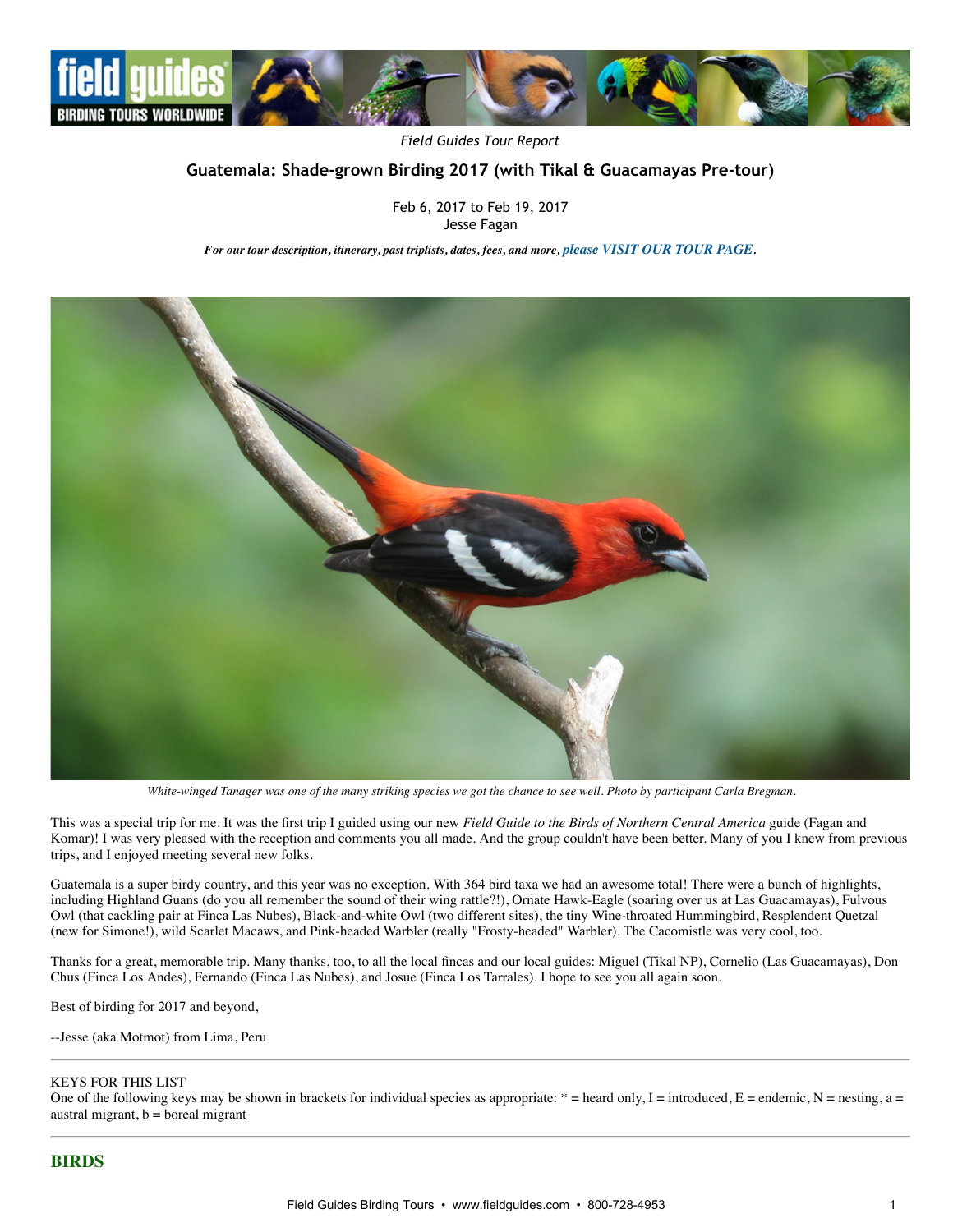## *Tinamidae (Tinamous)* **GREAT TINAMOU** (Tinamus major) **[\*] LITTLE TINAMOU** (Crypturellus soui) **[\*] SLATY-BREASTED TINAMOU** (Crypturellus boucardi) [\*] **THICKET TINAMOU** (Crypturellus cinnamomeus) **[\*]**

# *Anatidae (Ducks, Geese, and Waterfowl)*

**MUSCOVY DUCK** (Cairina moschata) – Several seen along the Rio San Pedro at Las Guacamayas.

**BLUE-WINGED TEAL** (Anas discors)

## *Cracidae (Guans, Chachalacas, and Curassows)*

**PLAIN CHACHALACA** (Ortalis vetula) – Small numbers at Cerro Cahui and again at Las Guacamayas.

WHITE-BELLIED CHACHALACA (Ortalis leucogastra) – Good looks at Finca Patrocinio and Finca Los Tarrales. Endemic to the Pacific slope. **CRESTED GUAN** (Penelope purpurascens) – Wow. This was a good year for seeing and hearing Crested Guans! Both slopes.

**HIGHLAND GUAN** (Penelopina nigra) – Lots seen and heard on the Pacific slope. It's cool to hear their cracking wing noise made in flight between perches. **[E]**

**GREAT CURASSOW** (Crax rubra) – One female in the garden at Las Guacamayas.

#### *Odontophoridae (New World Quail)*

**BUFFY-CROWNED WOOD-PARTRIDGE** (Dendrortyx leucophrys) – Amazing looks along the trail at Cayala in Guatemala City. Heard again at Finca Las Nubes.

**SPOTTED WOOD-OUAIL** (Odontophorus guttatus) [\*]

**SINGING QUAIL** (Dactylortyx thoracicus) – Wonderful close studies of a singing bird from the parking lot at Finca El Pilar.

*Phasianidae (Pheasants, Grouse, and Allies)*

**OCELLATED TURKEY** (Meleagris ocellata) – Not many, but they were wandering around the grounds at Tikal NP.

#### *Podicipedidae (Grebes)*

**LEAST GREBE** (Tachybaptus dominicus) **PIED-BILLED GREBE** (Podilymbus podiceps) **EARED GREBE** (Podiceps nigricollis) – My first for NCA! Very cool to see this rare wintering resident on Lake Atitlan.

*Phalacrocoracidae (Cormorants and Shags)* **NEOTROPIC CORMORANT** (Phalacrocorax brasilianus)

*Anhingidae (Anhingas)* **ANHINGA** (Anhinga anhinga)

*Pelecanidae (Pelicans)* **BROWN PELICAN** (Pelecanus occidentalis) – A pair of juveniles were on Lake Peten-Itza where uncommon.

*Ardeidae (Herons, Egrets, and Bitterns)* **BARE-THROATED TIGER-HERON** (Tigrisoma mexicanum) [\*] **GREAT BLUE HERON** (Ardea herodias) **GREAT EGRET** (Ardea alba) **SNOWY EGRET** (Egretta thula) **LITTLE BLUE HERON** (Egretta caerulea) **CATTLE EGRET** (Bubulcus ibis) **GREEN HERON** (Butorides virescens) AGAMI HERON (Agamia agami) – One one was seen in the shadowy edge of the Rio Sac-Cluc and again at dusk along the Rio San Pedro, Las Guacamayas.

YELLOW-CROWNED NIGHT-HERON (Nyctanassa violacea) **BOAT-BILLED HERON** (Cochlearius cochlearius) – In the Peten. Our first were at the small aguada near our lodge at Tikal.

### *Cathartidae (New World Vultures)*

**BLACK VULTURE** (Coragyps atratus)

**TURKEY VULTURE** (Cathartes aura)

**KING VULTURE** (Sarcoramphus papa) – Both slopes: a pair soaring at Las Guacamayas and again one briefly at Finca Los Tarrales. Rare and local on the Pacific slope.

*Pandionidae (Osprey)* **OSPREY** (Pandion haliaetus)

*Accipitridae (Hawks, Eagles, and Kites)*

**WHITE-TAILED KITE** (Elanus leucurus)

**ORNATE HAWK-EAGLE** (Spizaetus ornatus) – Wonderful encounter at Las Guacamayas with an adult bird that came in low to check us out. **BLACK-COLLARED HAWK** (Busarellus nigricollis) – Rare and local in NCA, we had a pair at the big lagoon near the ruins of El Peru.

**SHARP-SHINNED HAWK (WHITE-BREASTED)** (Accipiter striatus chionogaster) – One adult male was seen in flight during our ride up through the finca at Las Nubes.

**COOPER'S HAWK** (Accipiter cooperii) – Uncommon as a migrant and wintering resident in NCA. We saw one at Finca Los Andes. **ROADSIDE HAWK** (Rupornis magnirostris)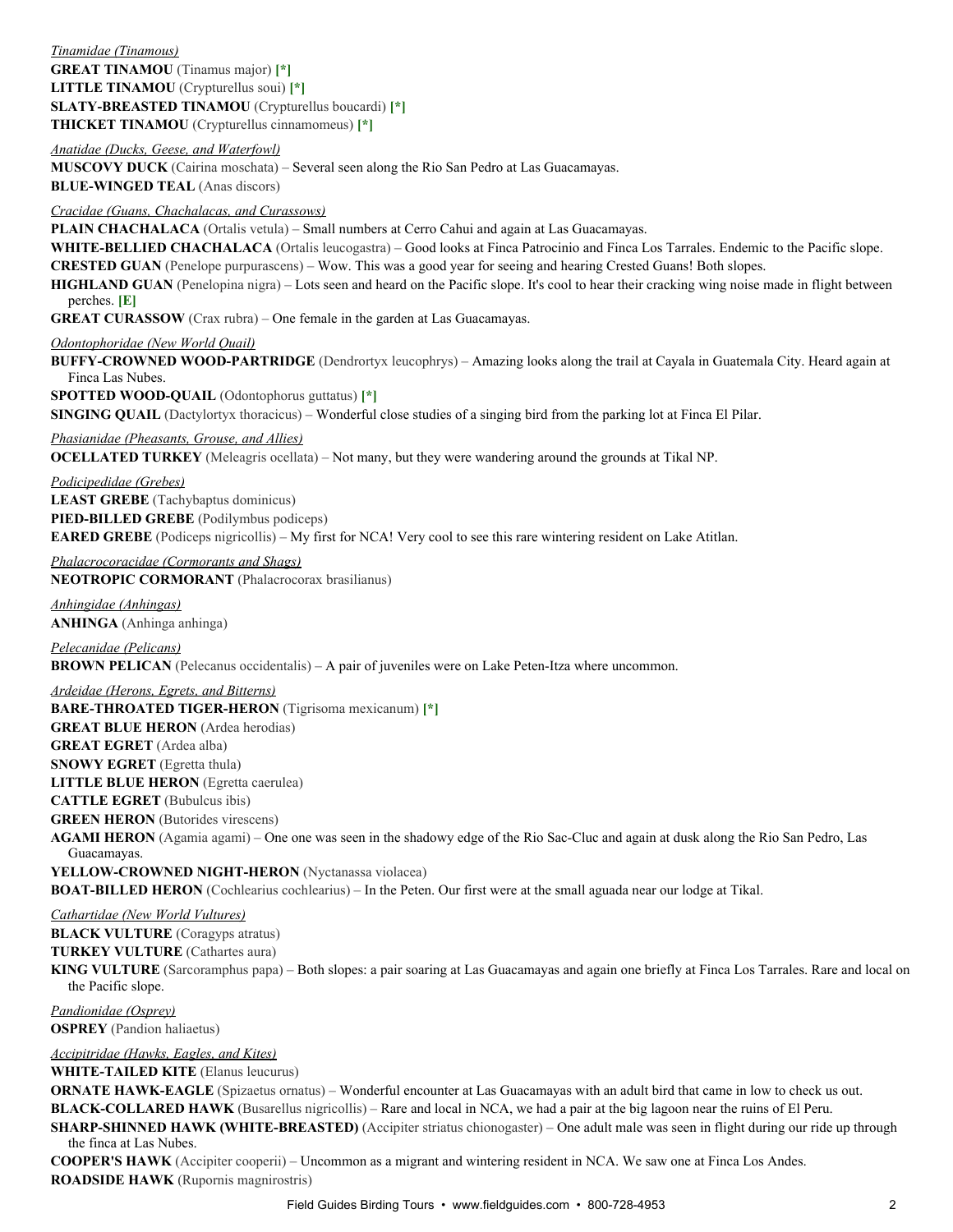WHITE HAWK (SNOWY) (Pseudastur albicollis ghiesbreghti) – A perched immature was seen at Finca Los Tarrales. The adults become nearly all white bodied unlike birds on the Caribbean slope which maintain black black in the wings.

**GRAY HAWK** (Buteo plagiatus) **BROAD-WINGED HAWK** (Buteo platypterus) **SHORT-TAILED HAWK** (Buteo brachyurus)

*Rallidae (Rails, Gallinules, and Coots)* **RUDDY CRAKE** (Laterallus ruber) **[\*] RUSSET-NAPED WOOD-RAIL** (Aramides albiventris) – A close encounter was had with a curious bird at the small pond behind the visitor's center at Tikal NP. **COMMON GALLINULE** (Gallinula galeata)

**AMERICAN COOT** (Fulica americana)

### *Heliornithidae (Finfoots)*

**SUNGREBE** (Heliornis fulica) – A male was scooting along under the river vegetation at Las Guacamayas.

*Aramidae (Limpkin)* **LIMPKIN** (Aramus guarauna) – Good numbers calling in the marshes at Las Guacamayas.

*Recurvirostridae (Stilts and Avocets)* **BLACK-NECKED STILT** (Himantopus mexicanus)

*Charadriidae (Plovers and Lapwings)* **COLLARED PLOVER** (Charadrius collaris) – On the runway in Flores! **KILLDEER** (Charadrius vociferus)

*Jacanidae (Jacanas)* **NORTHERN JACANA** (Jacana spinosa)

*Laridae (Gulls, Terns, and Skimmers)* LAUGHING GULL (Leucophaeus atricilla) – At Peten-Itza (where rare) and again on Lake Atitlan. **ROYAL TERN** (Thalasseus maximus) **SANDWICH TERN** (Thalasseus sandvicensis) – Two on Lake Peten-Itza were rare and not expected. Increasing inland?

*Columbidae (Pigeons and Doves)* **ROCK PIGEON** (Columba livia) **[I] PALE-VENTED PIGEON** (Patagioenas cayennensis) **RED-BILLED PIGEON** (Patagioenas flavirostris) **BAND-TAILED PIGEON** (Patagioenas fasciata) **EURASIAN COLLARED-DOVE** (Streptopelia decaocto) – Have now expanded throughout the Peten region. Seen in Flores. [I] **RUDDY GROUND-DOVE** (Columbina talpacoti) **BLUE GROUND-DOVE** (Claravis pretiosa) [\*] **RUDDY QUAIL-DOVE** (Geotrygon montana) **WHITE-TIPPED DOVE** (Leptotila verreauxi) **WHITE-FACED QUAIL-DOVE** (Zentrygon albifacies) – Briefly a few times at Finca Las Nubes. [E] **WHITE-WINGED DOVE** (Zenaida asiatica)

*Cuculidae (Cuckoos)* **GROOVE-BILLED ANI** (Crotophaga sulcirostris) **STRIPED CUCKOO** (Tapera naevia) **[\*] PHEASANT CUCKOO** (Dromococcyx phasianellus) **[\*] SQUIRREL CUCKOO (MIDDLE AMERICA)** (Piaya cayana thermophila)

*Tytonidae (Barn-Owls)* 

**BARN OWL** (Tyto alba) – A memorable scene as two flew over our boat on an almost full moon. Rio San Pedro, Las Guacamayas.

#### *Strigidae (Owls)*

**VERMICULATED SCREECHOWL (GUATEMALAN)** (Megascops guatemalae guatemalae) **[\*]**

**NORTHERN PYGMY-OWL (GUATEMALAN)** (Glaucidium gnoma cobanense) – Fantastic experience with this species at Las Nubes. A first record for the finca. Some authorities (including myself) treat this as a separate species, Guatemalan Pygmy-Owl.

**FERRUGINOUS PYGMY-OWL** (Glaucidium brasilianum)

**MOTTLED OWL** (Ciccaba virgata)

**BLACK-AND-WHITE OWL** (Ciccaba nigrolineata) – Awesome seeing this bird so well from the tower at Las Guacamayas, but finding it again at Finca Los Andes. A new record for the finca. It is rare on the Pacific slope.

**FULVOUS OWL** (Strix fulvescens) – Yes! Yes! Yes! A wonderful experience at Finca Las Nubes. **[E]**

*Caprimulgidae (Nightjars and Allies)*

**LESSER NIGHTHAWK** (Chordeiles acutipennis)

**COMMON PAURAQUE** (Nyctidromus albicollis)

**YUCATAN POORWILL** (Nyctiphrynus yucatanicus) – One made a quick flyby in the dry forest at Tikal NP.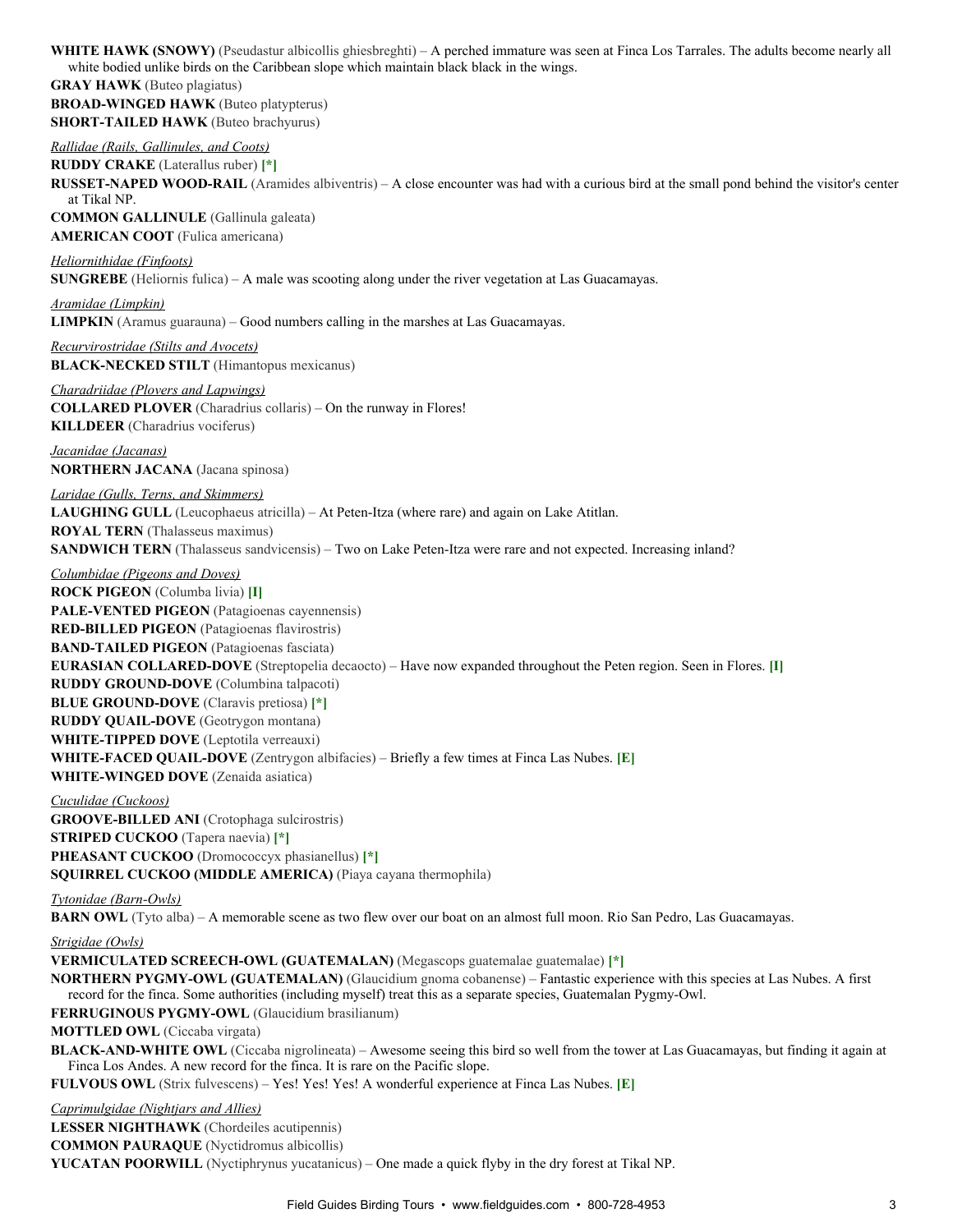**MEXICAN WHIP-POOR-WILL** (Antrostomus arizonae vermiculatus) – Nice looks in the light in the quinine plantation at Finca Los Andes.

*Nyctibiidae (Potoos)* **NORTHERN POTOO** (Nyctibius jamaicensis) *Apodidae (Swifts)* **WHITE-COLLARED SWIFT** (Streptoprocne zonaris) **VAUX'S SWIFT** (Chaetura vauxi) **WHITE-THROATED SWIFT** (Aeronautes saxatalis) – A pair were low over the forest at Finca El Pilar. **LESSER SWALLOWTAILED SWIFT** (Panyptila cayennensis) – Two over the lowland forest at Tikal NP. *Trochilidae (Hummingbirds)* **WHITE-NECKED JACOBIN** (Florisuga mellivora) **LONG-BILLED HERMIT** (Phaethornis longirostris) **STRIPE-THROATED HERMIT** (Phaethornis striigularis) **MEXICAN VIOLETEAR** (Colibri thalassinus) PURPLE-CROWNED FAIRY (Heliothryx barroti) **GREEN-BREASTED MANGO** (Anthracothorax prevostii) **MAGNIFICENT HUMMINGBIRD** (Eugenes fulgens) LONG-BILLED STARTHROAT (Heliomaster longirostris) – One at the Finca Los Andes feeders was unexpected. **GREEN-THROATED MOUNTAIN-GEM** (Lampornis viridipallens) – This endemic was seen at Finca Las Nubes and again (a male) at Fuentes Georginas. **[E] RUBYTHROATED HUMMINGBIRD** (Archilochus colubris) **WINETHROATED HUMMINGBIRD** (Atthis ellioti) – Displaying males were a treat at Fuentes Georginas. **[E] CANIVET'S EMERALD (CANIVET'S)** (Chlorostilbon canivetii canivetii) **SCALY-BREASTED HUMMINGBIRD** (Phaeochroa cuvierii) – Folks saw this species around their cabins at Tikal NP. It was also singing in the tall forest at Las Guacamayas. **WEDGETAILED SABREWING** (Campylopterus curvipennis) **RUFOUS SABREWING** (Campylopterus rufus) – This endemic was first seen at Cabana Suiza, our lunch spot outside of Guatemala City. Also, fairly regular at the Los Andes feeders. **[E] VIOLET SABREWING** (Campylopterus hemileucurus) **WHITE-BELLIED EMERALD** (Amazilia candida) **AZURE-CROWNED HUMMINGBIRD** (Amazilia cyanocephala) **BERYLLINE HUMMINGBIRD** (Amazilia beryllina devillei) – This NCA subspecies with the white leggings was seen at Cabana Suiza and a few other spots. Very similar to the next species. **[E] BLUETAILED HUMMINGBIRD** (Amazilia cyanura guatemalae) **[E] RUFOUSTAILED HUMMINGBIRD** (Amazilia tzacatl) **CINNAMON HUMMINGBIRD** (Amazilia rutila) **BLUE-THROATED GOLDENTAIL** (Hylocharis eliciae) – Seen well in the scope at Finca Los Tarrales. Several were singing mid-canopy. **WHITE-EARED HUMMINGBIRD** (Hylocharis leucotis) *Trogonidae (Trogons)* **RESPLENDENT QUETZAL** (Pharomachrus mocinno) – Seen feeding against the setting sun along the slopes of Volcan Atitlan. A nice experience for all of us. **SLATY-TAILED TROGON** (Trogon massena) **BLACK-HEADED TROGON** (Trogon melanocephalus) **GARTERED TROGON** (Trogon caligatus) **MOUNTAIN TROGON** (Trogon mexicanus) **[\*]**

**COLLARED TROGON** (Trogon collaris)

#### *Momotidae (Motmots)*

**TODY MOTMOT** (Hylomanes momotula) – We saw this species at Tikal NP and again at Finca Los Andes. More often than not we never see it, so twice on one tour was remarkable!

**BLUETHROATED MOTMOT** (Aspatha gularis) – Great looks at Finca El Pilar. **[E]**

**LESSON'S MOTMOT** (Momotus lessonii lessonii)

#### *Alcedinidae (Kingfishers)*

**RINGED KINGFISHER** (Megaceryle torquata)

**BELTED KINGFISHER** (Megaceryle alcyon)

**GREEN KINGFISHER** (Chloroceryle americana)

**AMERICAN PYGMY KINGFISHER** (Chloroceryle aenea) – The tiniest of the New World kingfishers. Seen well along the Rio Sac-Cluc in the Peten.

#### *Bucconidae (Puffbirds)*

**WHITE-WHISKERED PUFFBIRD** (Malacoptila panamensis) – Miguel spotted one for us during our walk in the ruins at Tikal.

#### *Galbulidae (Jacamars)*

**RUFOUSTAILED JACAMAR** (Galbula ruficauda) – Lots in the Peten.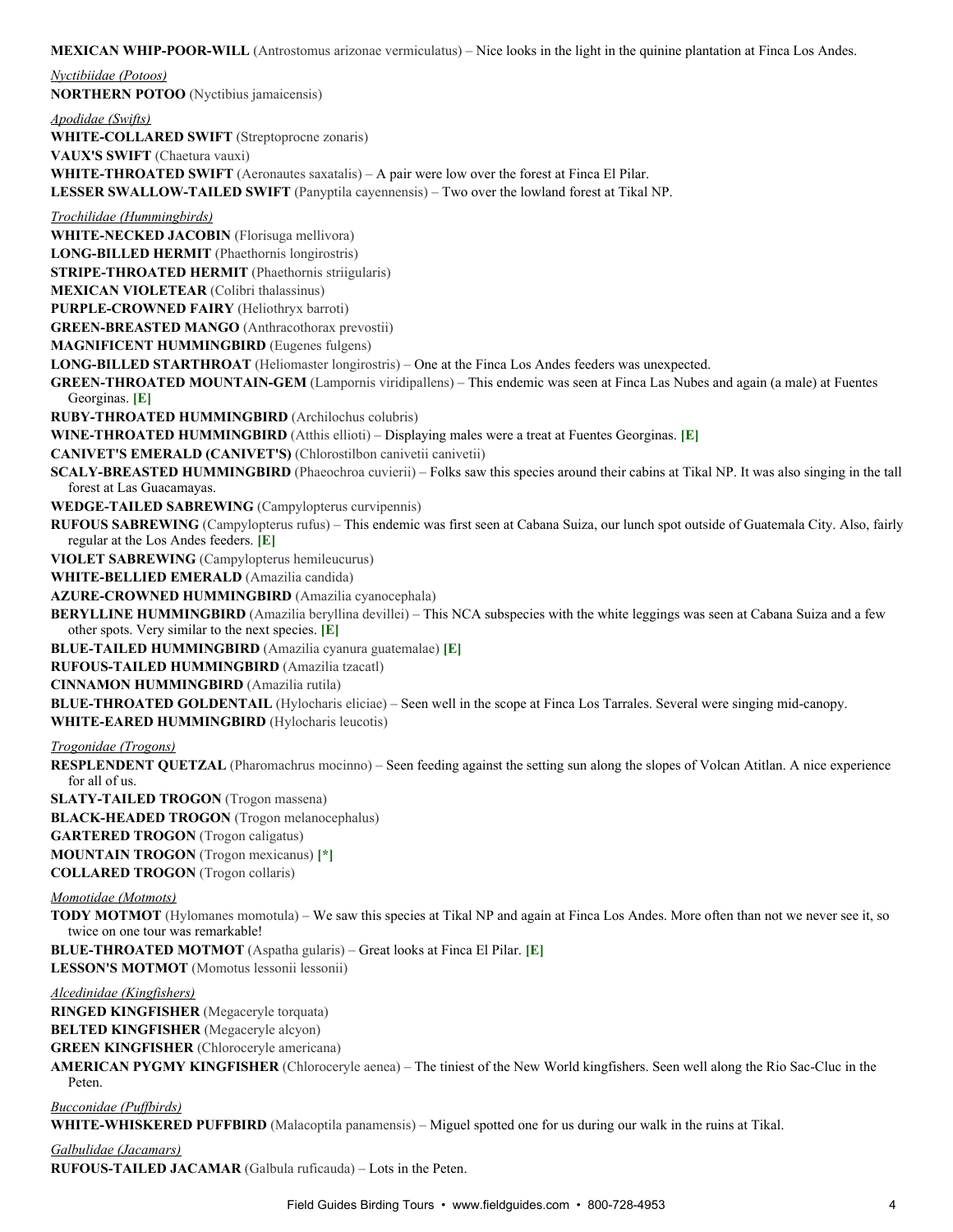*Ramphastidae (Toucans)* **EMERALD TOUCANET (EMERALD)** (Aulacorhynchus prasinus virescens) – The subspecies on the Pacific side. **COLLARED ARACARI** (Pteroglossus torquatus) **KEEL-BILLED TOUCAN** (Ramphastos sulfuratus) *Picidae (Woodpeckers)* **ACORN WOODPECKER (ACORN)** (Melanerpes formicivorus lineatus) **YUCATAN WOODPECKER** (Melanerpes pygmaeus) – My first for Guatemala! A good bird to find in the Peten and only recently discovered to be resident in this part of NCA. **GOLDEN-FRONTED WOODPECKER (VELASQUEZ'S)** (Melanerpes aurifrons dubius) – This distinctive looking subspecies was seen in the Peten. **GOLDEN-FRONTED WOODPECKER (VELASQUEZ'S)** (Melanerpes aurifrons santacruzi) – Found in the interior montane valleys and on the Pacific slope. This will be a potential split, Velasquez's Woodpecker. YELLOW-BELLIED SAPSUCKER (Sphyrapicus varius) **SMOKY-BROWN WOODPECKER** (Picoides fumigatus) **HAIRY WOODPECKER (SOUTH MEXICAN)** (Picoides villosus sanctorum) **GOLDEN-OLIVE WOODPECKER** (Colaptes rubiginosus) **NORTHERN FLICKER (GUATEMALAN)** (Colaptes auratus mexicanoides) **[E] CHESTNUT-COLORED WOODPECKER** (Celeus castaneus) **LINEATED WOODPECKER** (Dryocopus lineatus) PALE-BILLED WOODPECKER (Campephilus guatemalensis) *Falconidae (Falcons and Caracaras)* **BARRED FOREST-FALCON** (Micrastur ruficollis) [\*] **COLLARED FOREST-FALCON** (Micrastur semitorquatus) – More enjoyable than seeing this species was listening to its climaxing calls during our evening at Finca Los Tarrales. **CRESTED CARACARA** (Caracara cheriway) **LAUGHING FALCON** (Herpetotheres cachinnans) **AMERICAN KESTREL** (Falco sparverius) **BAT FALCON** (Falco rufigularis) **ORANGE-BREASTED FALCON** (Falco deiroleucus) – A pair was breeding on Temple III this year. A very rare raptor in Central America. *Psittacidae (New World and African Parrots)* **BARRED PARAKEET** (Bolborhynchus lineola) – Well, we did see them! ;-) **ORANGE-CHINNED PARAKEET** (Brotogeris jugularis) **BROWN-HOODED PARROT** (Pyrilia haematotis) **WHITE-CROWNED PARROT** (Pionus senilis) **REDLORED PARROT** (Amazona autumnalis) **YELLOW-NAPED PARROT** (Amazona auropalliata) – This large Amazon was seen nicely perched and in flight at Finca Patrocinio. Their calls sound like little babies talking. **WHITE-FRONTED PARROT** (Amazona albifrons) **MEALY PARROT** (Amazona farinosa) **[\*] OLIVE-THROATED PARAKEET** (Eupsittula nana) **ORANGE-FRONTED PARAKEET** (Eupsittula canicularis) **SCARLET MACAW** (Ara macao) – A breeding pair had arrived back to Las Guacamayas. Nearly extirpated from the Peten and most parts of NCA. **PACIFIC PARAKEET** (Psittacara strenuus) – Hundreds in the coastal lowlands and foothills of the Pacific slope, like Finca Patrocinio. **[E]** *Thamnophilidae (Typical Antbirds)* **GIANT ANTSHRIKE** (Batara cinerea) **[\*] BARRED ANTSHRIKE** (Thamnophilus doliatus) **PLAIN ANTVIREO** (Dysithamnus mentalis) **DUSKY ANTBIRD** (Cercomacroides tyrannina) – Good numbers in the understory at Las Guacamayas. *Grallariidae (Antpittas)* **SCALED ANTPITTA** (Grallaria guatimalensis guatimalensis) **[\*]** *Formicariidae (Antthrushes)* **BLACK-FACED ANTTHRUSH (MAYAN)** (Formicarius analis moniliger) *Furnariidae (Ovenbirds and Woodcreepers)* **TAWNYTHROATED LEAFTOSSER** (Sclerurus mexicanus) **[\*] SCALY-THROATED LEAFTOSSER** (Sclerurus guatemalensis) **OLIVACEOUS WOODCREEPER** (Sittasomus griseicapillus)

**WEDGE-BILLED WOODCREEPER** (Glyphorynchus spirurus) **NORTHERN BARRED-WOODCREEPER** (Dendrocolaptes sanctithomae)

**STRONG-BILLED WOODCREEPER** (Xiphocolaptes promeropirhynchus) – This was a nice surprise at El Peru. Rare in the lowlands on the Caribbean slope.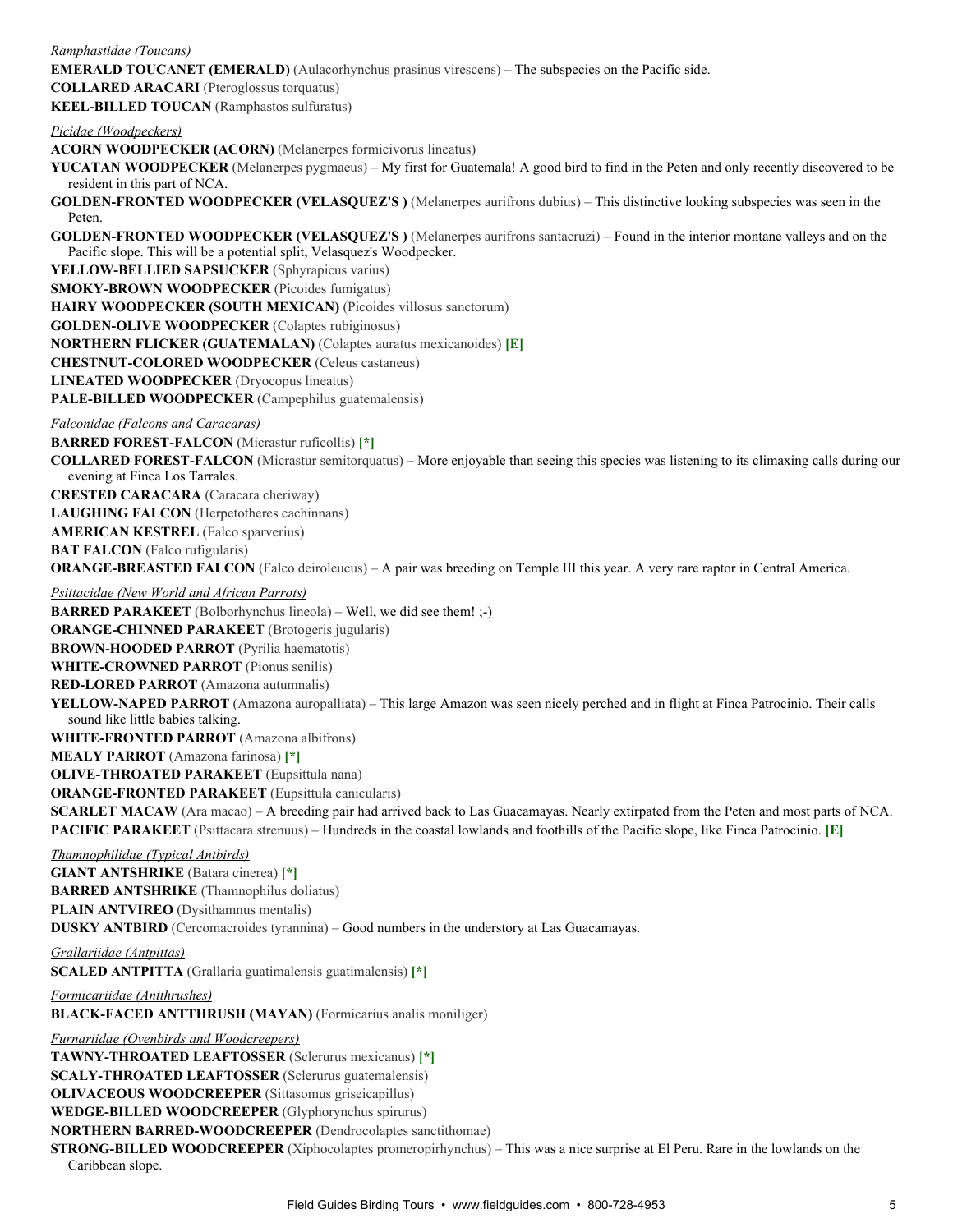**IVORY-BILLED WOODCREEPER** (Xiphorhynchus flavigaster) **SPOTTED WOODCREEPER** (Xiphorhynchus erythropygius) **STREAK-HEADED WOODCREEPER** (Lepidocolaptes souleyetii) [\*] **SPOT-CROWNED WOODCREEPER** (Lepidocolaptes affinis) – Our first was at El Pilar. Good looks. **PLAIN XENOPS** (Xenops minutus) **SCALY-THROATED FOLIAGE-GLEANER** (Anabacerthia variegaticeps) – Fairly common in the forest foothills along the Pacific slope. **RUDDY FOLIAGEGLEANER** (Clibanornis rubiginosus) – One was at the army ant swarm on the Los Andes property! **RUFOUS-BREASTED SPINETAIL** (Synallaxis erythrothorax) – Amazing looks while birding the upper coffee plantation at Tarrales. *Tyrannidae (Tyrant Flycatchers)* YELLOW-BELLIED TYRANNULET (Ornithion semiflavum) **NORTHERN BEARDLESSTYRANNULET** (Camptostoma imberbe) **GREENISH ELAENIA** (Myiopagis viridicata) **OCHRE-BELLIED FLYCATCHER** (Mionectes oleagineus) SEPIA-CAPPED FLYCATCHER (Leptopogon amaurocephalus) **PALTRY TYRANNULET** (Zimmerius vilissimus) – Terrible name, right? **NORTHERN BENTBILL** (Oncostoma cinereigulare) – Common by voice at Tikal. We saw the curved (bent) bill at Cerro Cahui. **COMMON TODY-FLYCATCHER** (Todirostrum cinereum) **EYE-RINGED FLATBILL** (Rhynchocyclus brevirostris) **YELLOW-OLIVE FLYCATCHER** (Tolmomyias sulphurescens) **STUB-TAILED SPADEBILL** (Platyrinchus cancrominus) **RUDDYTAILED FLYCATCHER** (Terenotriccus erythrurus) **SULPHUR-RUMPED FLYCATCHER** (Myiobius sulphureipygius) **TUFTED FLYCATCHER** (Mitrephanes phaeocercus) **OLIVE-SIDED FLYCATCHER** (Contopus cooperi) – Always a good bird to find wintering in NCA. One was at Finca El Pilar above Antigua. **GREATER PEWEE** (Contopus pertinax) **EASTERN WOOD-PEWEE** (Contopus virens) [\*] **TROPICAL PEWEE** (Contopus cinereus) YELLOW-BELLIED FLYCATCHER (Empidonax flaviventris) **LEAST FLYCATCHER** (Empidonax minimus) **HAMMOND'S FLYCATCHER** (Empidonax hammondii) **YELLOWISH FLYCATCHER** (Empidonax flavescens) **BLACK PHOEBE** (Sayornis nigricans) **BRIGHT-RUMPED ATTILA** (Attila spadiceus) **RUFOUS MOURNER** (Rhytipterna holerythra) **YUCATAN FLYCATCHER** (Myiarchus yucatanensis) **[\*] DUSKY-CAPPED FLYCATCHER** (Myiarchus tuberculifer) **GREAT CRESTED FLYCATCHER** (Myiarchus crinitus) **BROWN-CRESTED FLYCATCHER** (Myiarchus tyrannulus) **GREAT KISKADEE** (Pitangus sulphuratus) **BOAT-BILLED FLYCATCHER** (Megarynchus pitangua) **SOCIAL FLYCATCHER** (Myiozetetes similis) **TROPICAL KINGBIRD** (Tyrannus melancholicus) **COUCH'S KINGBIRD** (Tyrannus couchii) – This Tropical lookalike was best identified by voice at Tikal NP. Seen (or heard) a few times. **WESTERN KINGBIRD** (Tyrannus verticalis) FORK-TAILED FLYCATCHER (Tyrannus savana) *Pipridae (Manakins)* LONG-TAILED MANAKIN (Chiroxiphia linearis) – A male was feeding in a fruiting ficus tree at Finca Los Tarrales. There were a few females around and young males which take 5 years to reach adult plumage. **WHITE-COLLARED MANAKIN** (Manacus candei) **RED-CAPPED MANAKIN** (Ceratopipra mentalis) – A male was visiting the fruiting bushes near the dining hall at Las Guacamayas. *Tityridae (Tityras and Allies)* **BLACK-CROWNED TITYRA** (Tityra inquisitor) **MASKED TITYRA** (Tityra semifasciata) **NORTHERN SCHIFFORNIS** (Schiffornis veraepacis) **GRAYCOLLARED BECARD** (Pachyramphus major) **[\*] ROSETHROATED BECARD** (Pachyramphus aglaiae) *Vireonidae (Vireos, Shrike-Babblers, and Erpornis)* **RUFOUS-BROWED PEPPERSHRIKE** (Cyclarhis gujanensis) [\*] **GREEN SHRIKE-VIREO** (Vireolanius pulchellus) [\*]

TAWNY-CROWNED GREENLET (Tunchiornis ochraceiceps)

**LESSER GREENLET** (Pachysylvia decurtata)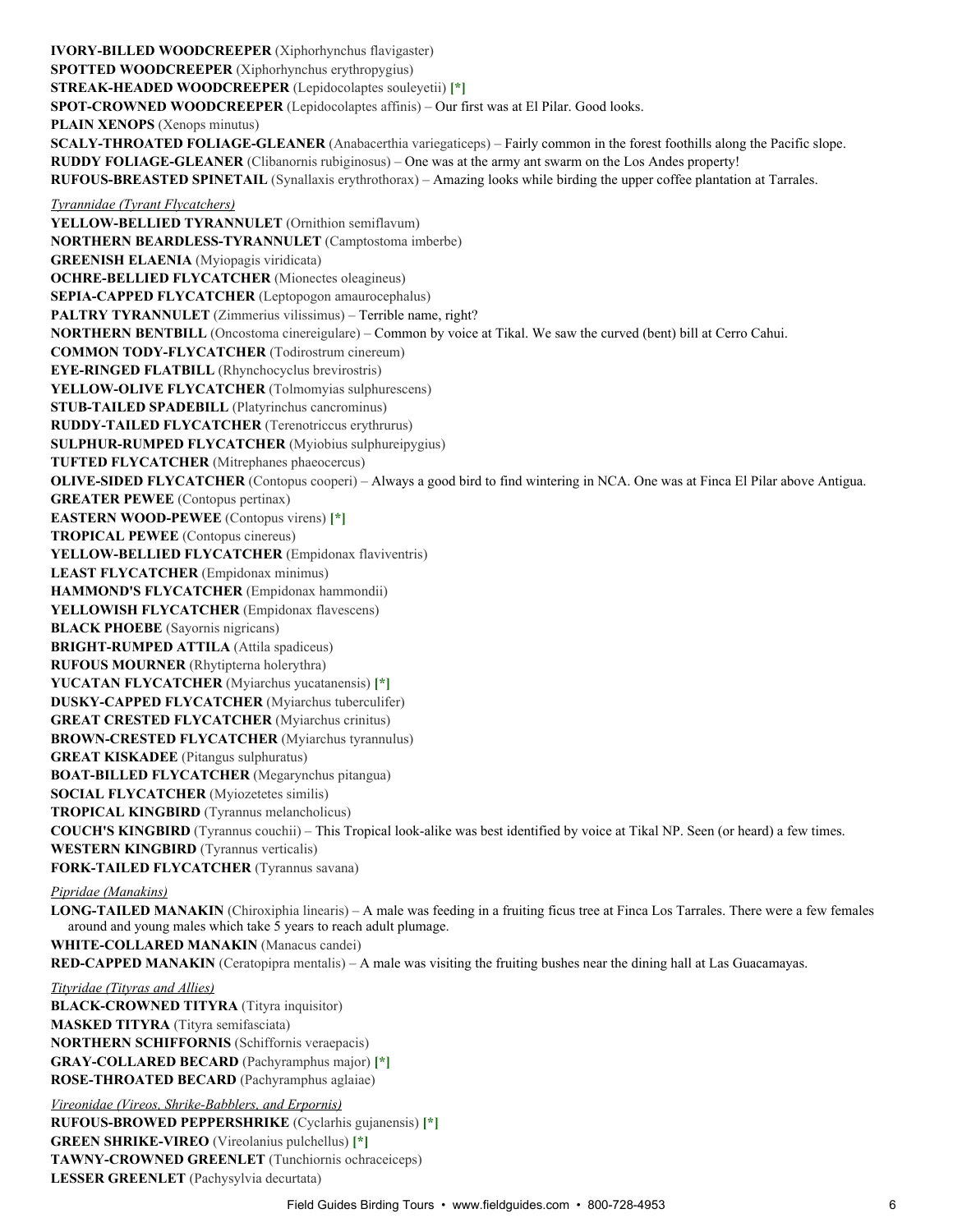## **WHITE-EYED VIREO** (Vireo griseus)

**MANGROVE VIREO** (Vireo pallens) – Finally caught up with this species in the dry forest (not mangroves!) at Tikal NP.

YELLOW-THROATED VIREO (Vireo flavifrons)

**BLUE-HEADED VIREO** (Vireo solitarius)

**PLUMBEOUS VIREO (CENTRAL AMERICAN)** (Vireo plumbeus montanus) – It was a treat finding this resident "Plumbeous" at Finca Los Tarrales. These aren't really Plumbeous Vireos, a comprehensive study needs to be done on Solitary Vireos of Mexico and Central America.

**PHILADELPHIA VIREO** (Vireo philadelphicus) – At least four (!) in one tree along the entrance road to Tikal NP. A cool birding to find on its wintering grounds.

**WARBLING VIREO** (Vireo gilvus)

*Corvidae (Crows, Jays, and Magpies)*

**BLACKTHROATED JAY** (Cyanolyca pumilo) – Yes! A wandering group was seen and heard below Fuentes Georginas. **[E] WHITE-THROATED MAGPIE-JAY** (Calocitta formosa) **BROWN JAY** (Psilorhinus morio)

**BUSHY-CRESTED JAY** (Cyanocorax melanocyaneus) **[E]** 

**YUCATAN JAY** (Cyanocorax yucatanicus) – Always good to find this species in Guatemala. Seen well at Las Guacamayas.

**STELLER'S JAY (CENTRAL AMERICAN)** (Cyanocitta stelleri ridgwayi) **[E]**

**UNICOLORED JAY** (Aphelocoma unicolor) – Another good jay find was this species at Fuentes Georginas. Romney spotted it first!

*Hirundinidae (Swallows)*

**BLACK-CAPPED SWALLOW** (Atticora pileata) – This NCA endemic was seen at Finca El Pilar and again at Fuentes Georginas. **[E] NORTHERN ROUGH-WINGED SWALLOW** (Stelgidopteryx serripennis)

**NORTHERN ROUGH-WINGED SWALLOW (RIDGWAY'S)** (Stelgidopteryx serripennis ridgwayi) – This was the resident subspecies nesting on the walls of the Tikal ruins. They look quite different from the nominate/northern wintering birds.

**GRAYBREASTED MARTIN** (Progne chalybea)

**MANGROVE SWALLOW** (Tachycineta albilinea)

**VIOLET-GREEN SWALLOW** (Tachycineta thalassina)

**BARN SWALLOW (AMERICAN)** (Hirundo rustica erythrogaster)

**CLIFF SWALLOW** (Petrochelidon pyrrhonota)

*Troglodytidae (Wrens)*

**HOUSE WREN (SOUTHERN)** (Troglodytes aedon musculus) **RUFOUSBROWED WREN** (Troglodytes rufociliatus) **[E] CAROLINA WREN (WHITE-BROWED)** (Thryothorus ludovicianus albinucha) [\*] **BAND-BACKED WREN** (Campylorhynchus zonatus) **RUFOUSNAPED WREN (RUFOUSBACKED)** (Campylorhynchus rufinucha nigricaudatus) **SPOT-BREASTED WREN** (Pheugopedius maculipectus) **CABANIS'S WREN** (Cantorchilus modestus) – This was a recent split of the Plain Wren. **WHITE-BELLIED WREN** (Uropsila leucogastra) **WHITE-BREASTED WOOD-WREN** (Henicorhina leucosticta) **GRAY-BREASTED WOOD-WREN** (Henicorhina leucophrys)

*Polioptilidae (Gnatcatchers)*

**LONG-BILLED GNATWREN** (Ramphocaenus melanurus)

**BLUE-GRAY GNATCATCHER** (Polioptila caerulea)

**TROPICAL GNATCATCHER** (Polioptila plumbea)

*Turdidae (Thrushes and Allies)* **EASTERN BLUEBIRD** (Sialia sialis) **BROWN-BACKED SOLITAIRE** (Myadestes occidentalis) **ORANGE-BILLED NIGHTINGALE-THRUSH** (Catharus aurantiirostris) **RUDDY-CAPPED NIGHTINGALE-THRUSH (Catharus frantzii) [\*] SPOTTED NIGHTINGALE-THRUSH** (Catharus dryas) – It will be hard to get better looks this species. A rare Pacific army ant swarm at Finca Los Andes gave us the opportunity to study this bird well. **SWAINSON'S THRUSH** (Catharus ustulatus) – Most of them on the Pacific side were the "Russet-backed" types from western US. **WOOD THRUSH** (Hylocichla mustelina) – We were happy to find them so common at Tikal NP. **MOUNTAIN THRUSH** (Turdus plebejus) **CLAY-COLORED THRUSH** (Turdus grayi) **WHITE-THROATED THRUSH** (Turdus assimilis) RUFOUS-COLLARED ROBIN (Turdus rufitorques) – This NCA endemic was seen sitting on top of the pine trees at Finca El Pilar. [E] *Mimidae (Mockingbirds and Thrashers)* **BLUE-AND-WHITE MOCKINGBIRD** (Melanotis hypoleucus) – One perched in the open at Cayala was a rare sighting. [E] **GRAY CATBIRD** (Dumetella carolinensis)

**TROPICAL MOCKINGBIRD** (Mimus gilvus)

*Ptiliogonatidae (Silkyflycatchers)*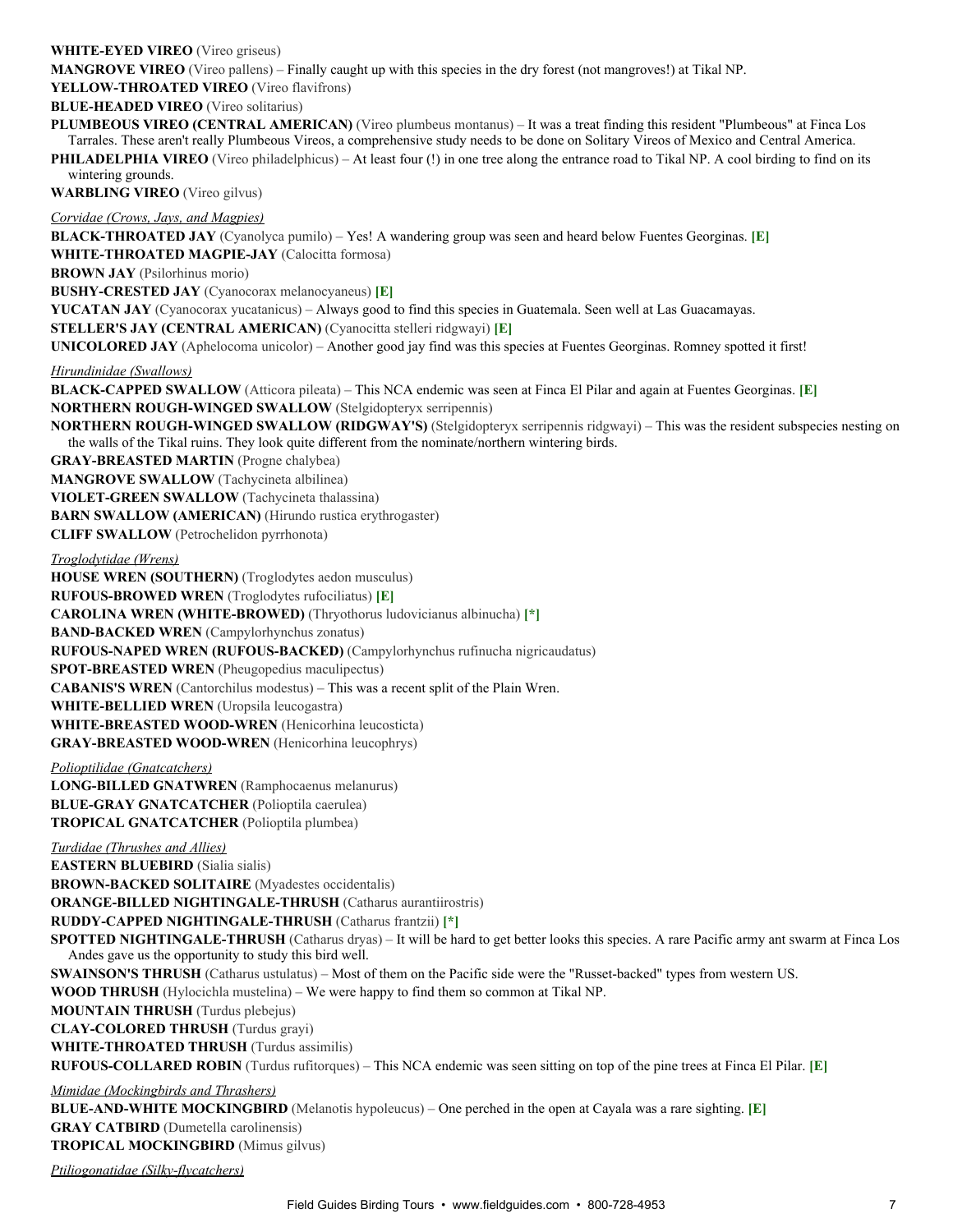### **GRAY SILKY-FLYCATCHER** (Ptiliogonys cinereus)

*Peucedramidae (Olive Warbler)* **OLIVE WARBLER** (Peucedramus taeniatus) **[\*]**

*Parulidae (New World Warblers)* **OVENBIRD** (Seiurus aurocapilla) **WORMEATING WARBLER** (Helmitheros vermivorum) **LOUISIANA WATERTHRUSH** (Parkesia motacilla) – One was seen at Finca Los Tarrales on the compost pile! **NORTHERN WATERTHRUSH** (Parkesia noveboracensis) **BLACK-AND-WHITE WARBLER** (Mniotilta varia) **CRESCENT-CHESTED WARBLER** (Oreothlypis superciliosa) – We actually saw the crescent! Nice looks at Fuentes Georginas. **TENNESSEE WARBLER** (Oreothlypis peregrina) **NASHVILLE WARBLER (RIDGWAYI)** (Oreothlypis ruficapilla ridgwayi) **MACGILLIVRAY'S WARBLER** (Geothlypis tolmiei) **KENTUCKY WARBLER** (Geothlypis formosa) **COMMON YELLOWTHROAT** (Geothlypis trichas) **HOODED WARBLER** (Setophaga citrina) **AMERICAN REDSTART** (Setophaga ruticilla) **TROPICAL PARULA** (Setophaga pitiayumi) – A singing bird at Tikal NP was rare for the Peten. Miguel indicated that there may be seasonal movement involved since they are absent most months of the year. **MAGNOLIA WARBLER** (Setophaga magnolia) **YELLOW WARBLER** (Setophaga petechia) **CHESTNUT-SIDED WARBLER** (Setophaga pensylvanica) **TOWNSEND'S WARBLER** (Setophaga townsendi) – This was the common wintering warbler on the Pacific side. **BLACK-THROATED GREEN WARBLER** (Setophaga virens) **FANTAILED WARBLER** (Basileuterus lachrymosus) – We saw this species in the army ant swarm at Finca Los Andes. Rare and local in Guatemala. **RUFOUS-CAPPED WARBLER (SALVINI)** (Basileuterus rufifrons salvini) – The subspecies seen at Laguna Lodge on Lake Atitlan. RUFOUS-CAPPED WARBLER (CHESTNUT-CAPPED) (Basileuterus rufifrons delattrii) – The subspecies seen at Finca Patrocinio with all yellow underparts and extensive chestnut in the face. **GOLDEN-BROWED WARBLER** (Basileuterus belli) **GOLDEN-CROWNED WARBLER** (Basileuterus culicivorus) **WILSON'S WARBLER** (Cardellina pusilla) **PINK-HEADED WARBLER** (Cardellina versicolor) – Emblematic bird of the NCA highlands. Only found in Chiapas, MX and western Guatemala. We had to work hard to find one, but it paid off with close, eye-level views. A lovely bird. **[E] SLATE-THROATED REDSTART** (Myioborus miniatus) – Birds here have "Guatemalan" Orange underparts. YELLOW-BREASTED CHAT (Icteria virens) *Thraupidae (Tanagers and Allies)* **GRAY-HEADED TANAGER** (Eucometis penicillata) **BLACK-THROATED SHRIKE-TANAGER** (Lanio aurantius) – We saw several females in the tall forest at Tikal. **BLUEGRAY TANAGER** (Thraupis episcopus) YELLOW-WINGED TANAGER (Thraupis abbas) **AZURE-RUMPED TANAGER** (Tangara cabanisi) – Another local endemic that we saw well in the scope at Finca Los Andes. [E] **GOLDEN-HOODED TANAGER** (Tangara larvata) **REDLEGGED HONEYCREEPER** (Cyanerpes cyaneus) **GREEN HONEYCREEPER** (Chlorophanes spiza) **CINNAMON-BELLIED FLOWERPIERCER** (Diglossa baritula) – We saw them nectar robbing at Fuentes Georginas. **THICK-BILLED SEED-FINCH** (Sporophila funerea) **WHITE-COLLARED SEEDEATER (WHITE-COLLARED)** (Sporophila torqueola morelleti) – This subspecies (males are tawny below) was seen on the Caribbean slope. **WHITE-COLLARED SEEDEATER (WHITE-COLLARED)** (Sporophila torqueola mutanda) – Seen on the Pacific slope. **BLACK-HEADED SALTATOR** (Saltator atriceps) **GRAYISH SALTATOR** (Saltator coerulescens) *Emberizidae (Buntings and New World Sparrows)* **COMMON CHLOROSPINGUS (MIDDLE AMERICA)** (Chlorospingus flavopectus postocularis) **GREEN-BACKED SPARROW** (Arremonops chloronotus) **CHESTNUT-CAPPED BRUSHFINCH** (Arremon brunneinucha) **RUFOUS-COLLARED SPARROW** (Zonotrichia capensis) **WHITE-EARED GROUND-SPARROW** (Melozone leucotis occipitalis) **PREVOST'S GROUND-SPARROW (PREVOST'S)** (Melozone biarcuata biarcuata) – Seen well at Laguna Lodge. [E] **RUSTY SPARROW** (Aimophila rufescens) **[\*]** WHITE-NAPED BRUSHFINCH (YELLOW-THROATED) (Atlapetes albinucha gutturalis) *Cardinalidae (Cardinals and Allies)*